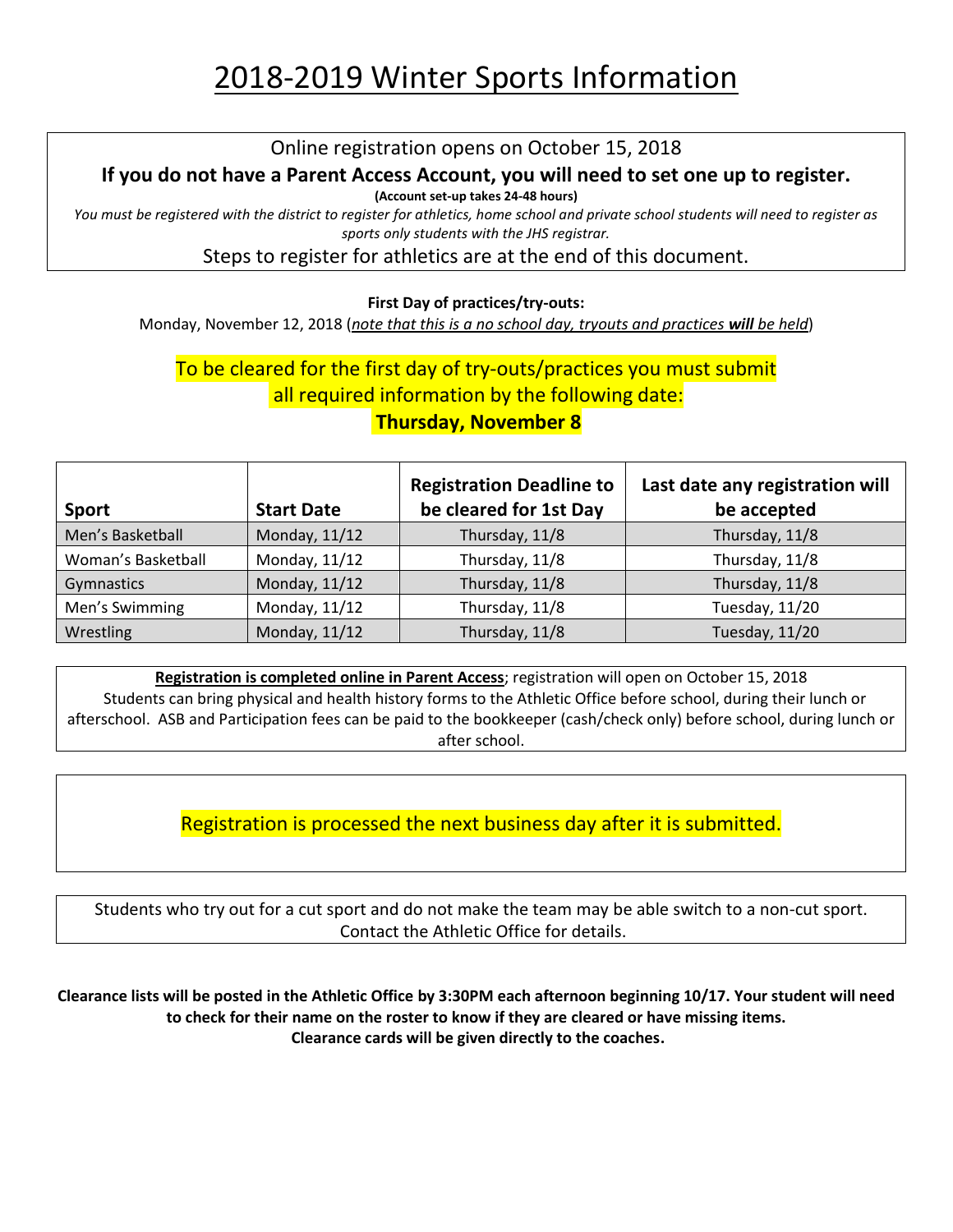All student-athletes must go through the eligibility process to receive clearance to participate in a sport at Juanita High School

#### Eligibility Process

1) Sports fee (\$200) and ASB fee (\$50) paid to the bookkeeper – Check or cash only accepted at the bookkeeper's window. Credit and Debit card payments can be made online thru Parent Access. Students account must be clear of all fines to participate.

### Cut Sports

Gymnastics, Men's Basketball and Woman's Basketball are cut sports at Juanita High School, there is no guarantee your student will make the team.

- Payment for the participation fee will not be accepted until try-outs are over.
- A fine of \$200 will be placed on your student's school account once they make a roster.
- Full payment will be due by 12:30 PM, Friday November 16 to continue practicing with the team*.*
- *If making the payment in full is not possible, other arrangements will need to be made with the bookkeeper prior to try-outs*.
- The bookkeeper accepts cash and checks. You may pay by credit card thru Parent Access just click on fees/fines to see the participation fee.

#### **The ASB fee must be paid by the Nov 8th deadline to be cleared for tryouts.**

2) The initial grade check will be completed at the time of registration using current grades from the 2018-2019 school year. **(Running Start, Private School and Home School students will need to submit a copy of their current 1st semester grades).** Grades will be checked again on December 3. 2018, January 7. 2019 and February 4, 2019 for the Winter season.

### **Please plan ahead, get cleared early!**

## **Steps to Complete Juanita Athletics Online Registration Complete the following checklist for registration and eligibility for athletics**

A current **physical** is required to be on file in the JHS Athletics office. Physicals are good for 2 years from the examination date. The physical must not expire during the season you are registering for. If you do not have a physical, you may print a physical form from the JHS Athletics Eligibility Page to take to your physician, or pick one up in the athletics office. The physical must be on file in the Athletics office. For Winter, physicals must be valid through the following dates: 2/16/19 for Gymnastics, Swimming and Wrestling and 3/2/19 for Basketball.

➢Each athlete also needs to have a current **[Medical History Form](file:///C:/Users/kblanch/OneDrive%20-%20Lake%20Washington%20School%20District/Athletic%20Forms/Pre-participation-Medical-History-Form%20rev%2011.16.pdf)** turned into the JHS Athletics office. Medical history forms are good for 1 school year. The form is available in the athletic office or you may print one from the JHS Athletics Eligibility Page. This form must be valid through the following dates: 2/16/19 for Gymnastics, Swimming and Wrestling and 3/2/19 for Basketball.